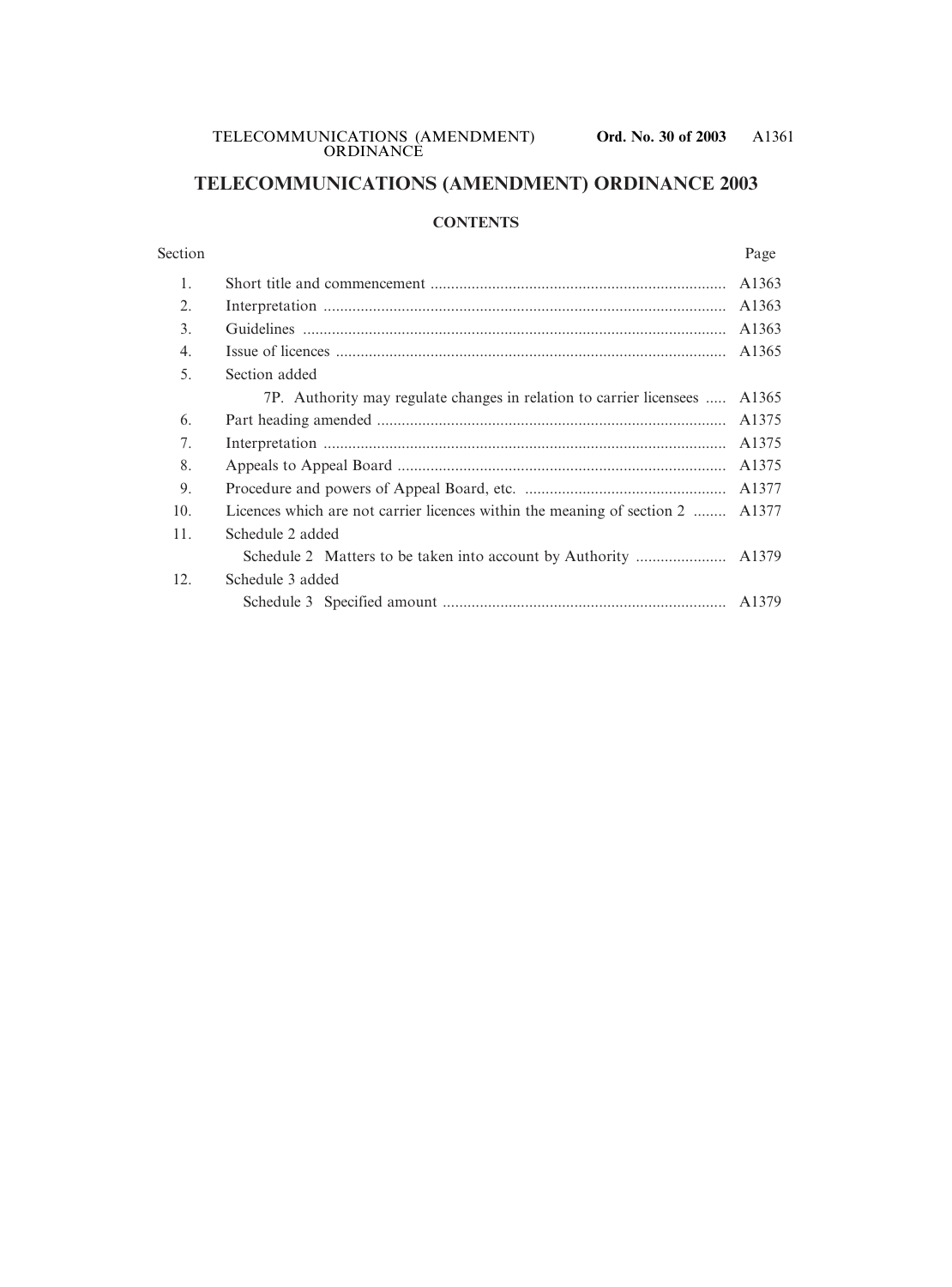## **HONG KONG SPECIAL ADMINISTRATIVE REGION**

ORDINANCE NO. 30 OF 2003



TUNG Chee-hwa Chief Executive 17 July 2003

An Ordinance to amend the Telecommunications Ordinance.

[18 July 2003]

Enacted by the Legislative Council.

### **1. Short title and commencement**

(1) This Ordinance may be cited as the Telecommunications (Amendment) Ordinance 2003.

(2) Subject to subsection (3), this Ordinance shall come into operation on the day on which it is published in the Gazette.

(3) Sections 5, 6, 7, 8, 9 and 12 shall come into operation on a day to be appointed by the Secretary for Commerce, Industry and Technology by notice published in the Gazette.

### **2. Interpretation**

Section 2(1) of the Telecommunications Ordinance (Cap. 106) is amended, in the definition of "carrier licence", by repealing "the Schedule" and substituting "Schedule 1".

### **3. Guidelines**

Section 6D is amended—

- (*a*) in subsection (2)—
	- (i) in paragraph (*a*), by repealing everything after " $\pi \vec{x}$ " and substituting "(包括發牌準則以及他擬考慮的其他有關事宜) 的指 引;";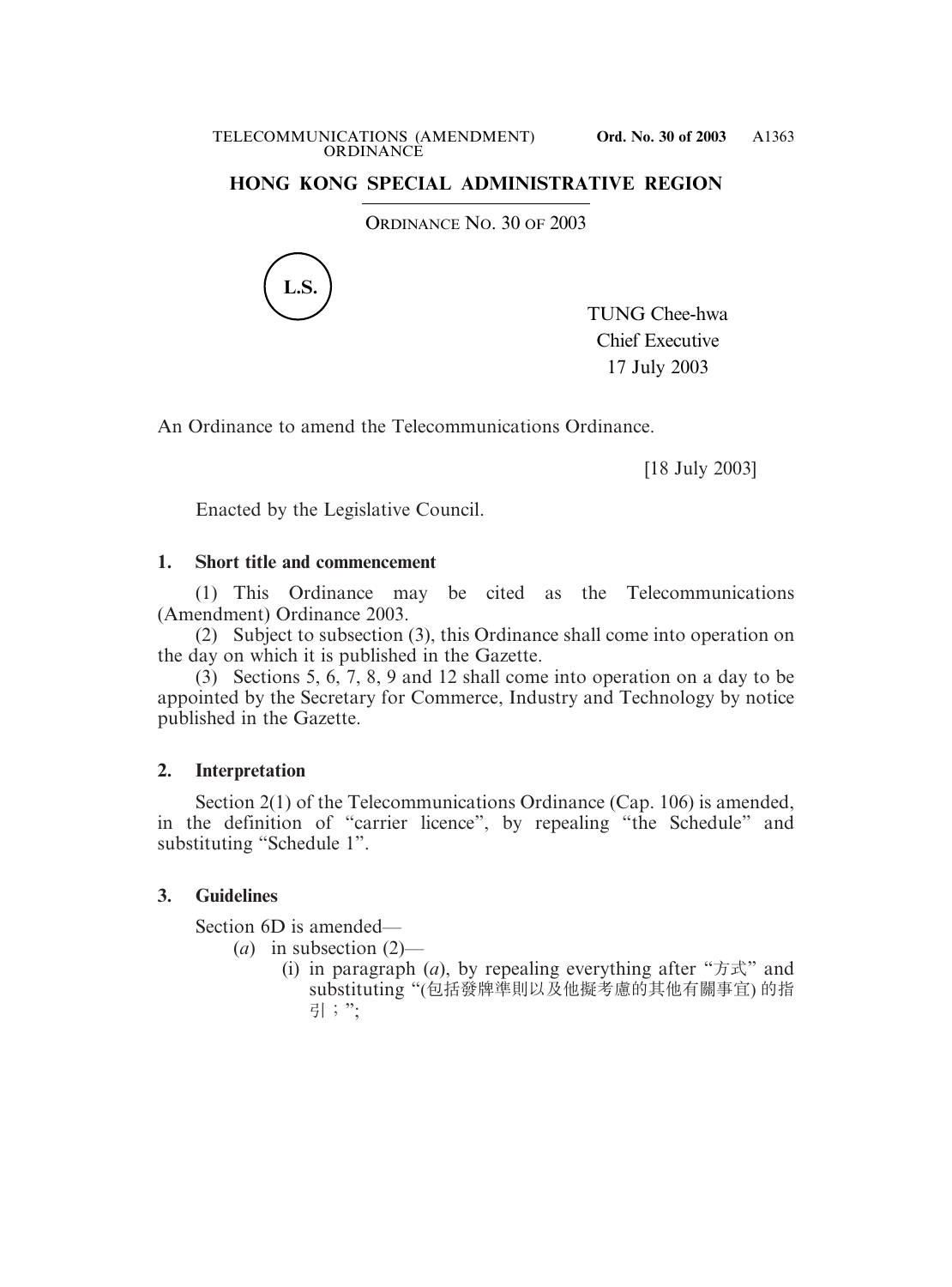- (ii) by adding—
	- "(*aa*) subject to subsection (2A), specifying the matters, including but not limited to those listed in Schedule 2, that he shall take into account before forming any opinion under section 7P(1) or (7)(*a*) or  $(b)$ ;";
- (iii) in paragraph (*b*)—
	- (A) by adding "關於" before "第  $14(6)(a)$  條";
	- (B) by repealing everything after "問題" and substituting "的指引,但該指引的發出須受第 (3) 款的規限。";
- (iv) by repealing "就以下事項發出指引" and substituting "發出"; (*b*) by adding—

"(2A) Without prejudice to the generality of section 6C, the Authority shall, before issuing guidelines under subsection (2)(*aa*), carry out such consultation as is reasonable in all the circumstances of the case with persons who may be affected by the operation of section 7P.".

## **4. Issue of licences**

Section 7(4) is amended by repealing "the Schedule" and substituting "Schedule 1".

# **5. Section added**

The following is added—

## "**7P. Authority may regulate changes in relation to carrier licensees**

(1) Where, after the commencement of this section, there is a change in relation to a carrier licensee—

- (*a*) subject to subsection (2), the Authority may conduct such investigation as he considers necessary to enable him to form an opinion as to whether or not the change has, or is likely to have, the effect of substantially lessening competition in a telecommunications market; and
- (*b*) (where the Authority, after conducting such investigation, forms an opinion that the change has, or is likely to have, the effect of substantially lessening competition in a telecommunications market) the Authority may, by notice in writing served on the licensee, direct the licensee to take such action specified in the notice as the Authority considers necessary to eliminate or avoid any such effect,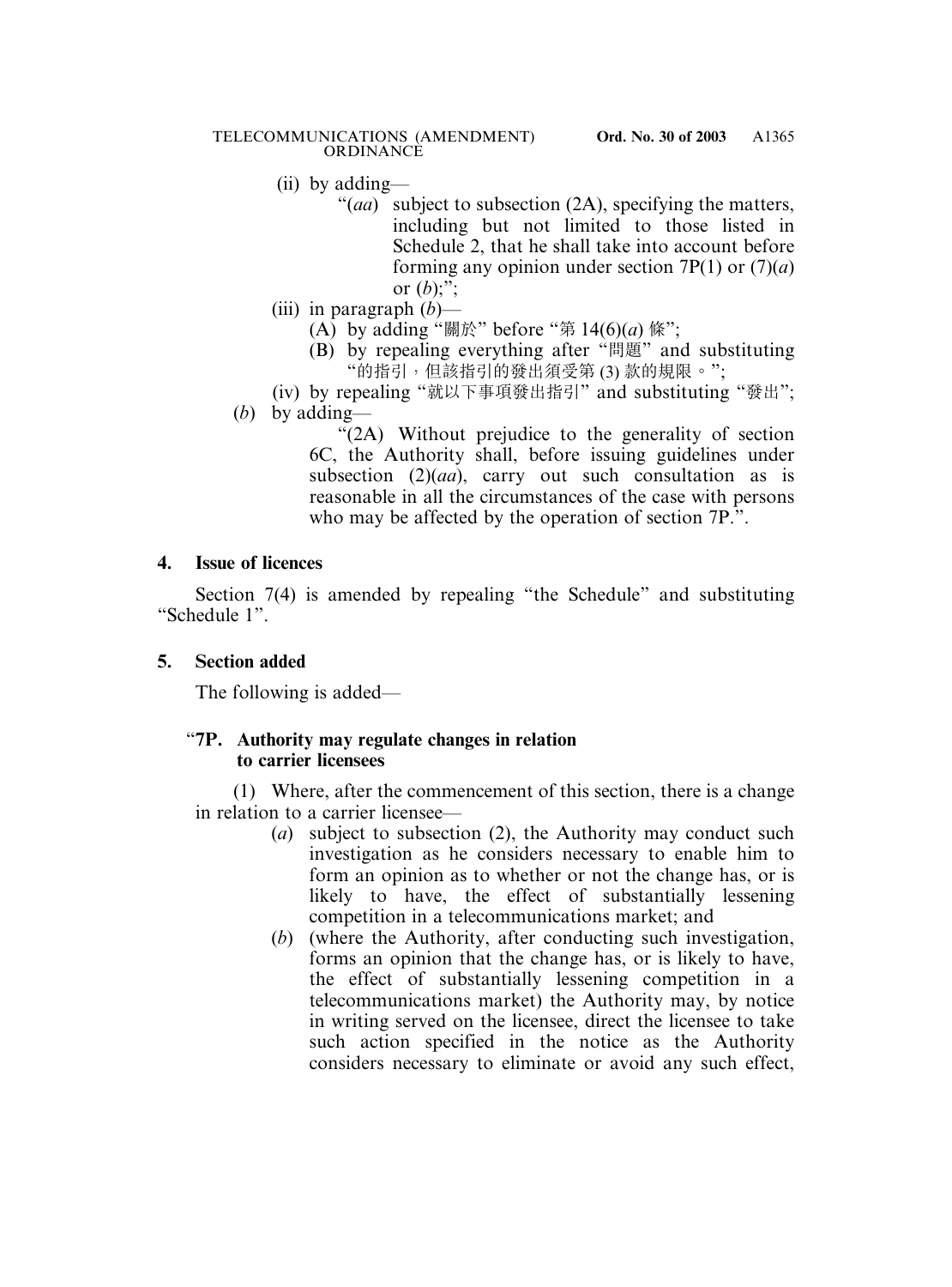but the Authority may not issue such direction if the Authority is satisfied that the change has, or is likely to have, a benefit to the public and that the benefit outweighs any detriment to the public that is, or is likely to be, constituted by any such effect.

(2) An investigation under subsection (1)(*a*) may only be commenced within 2 weeks after the Authority knows or ought reasonably to have known (whichever is the earlier) that the change has occurred.

(3) The Authority shall, before forming any opinion or issuing any direction under subsection (1)—

- (*a*) give all carrier licensees and any interested person a reasonable opportunity to make representations to the Authority; and
- (*b*) consider the representations, if any, made under paragraph (*a*).

(4) Without limiting the general nature of the action that the Authority may direct a carrier licensee to take under subsection (1)(*b*), the action may include the procuring of modifications to the change.

(5) A carrier licensee served with a notice under subsection (1)(*b*) shall comply with the direction in the notice.

(6) Where there is a proposed change in relation to a carrier licensee, the licensee or any interested person may apply in writing to the Authority for consent to the proposed change.

(7) Where the Authority, on receiving an application made under subsection (6)—

- (*a*) forms an opinion that the proposed change would not have, or not be likely to have, the effect of substantially lessening competition in a telecommunications market, the Authority shall decide to give consent; or
- (*b*) forms an opinion that the proposed change would have, or be likely to have, the effect of substantially lessening competition in a telecommunications market, the Authority may decide to—
	- (i) refuse to give consent;
	- (ii) give consent subject to the direction that the carrier licensee concerned takes the action that the Authority considers necessary to eliminate or avoid any such effect; or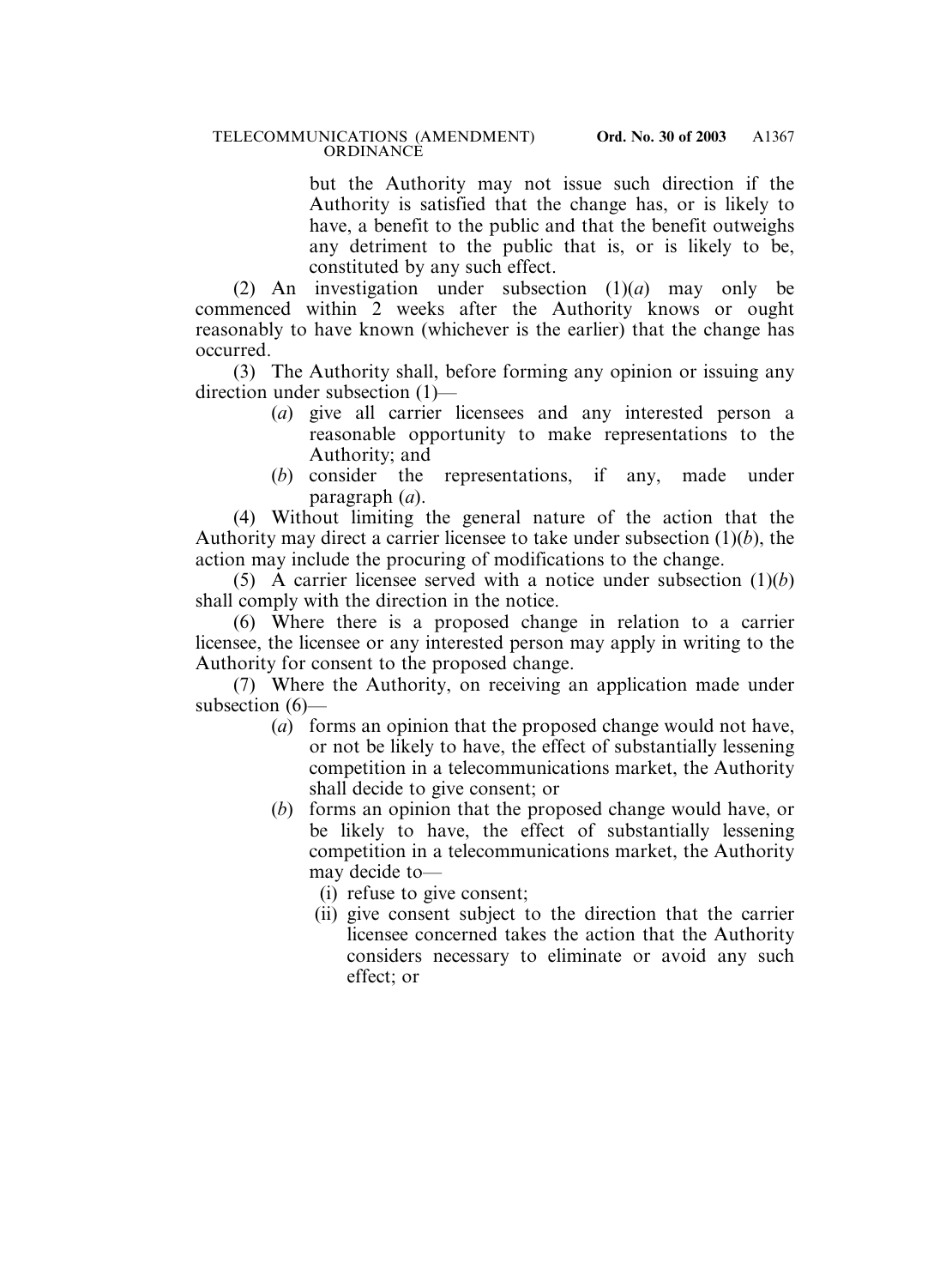#### TELECOMMUNICATIONS (AMENDMENT) **Ord. No. 30 of 2003 ORDINANCE**

(iii) give consent without issuing a direction under subparagraph (ii) if the Authority is satisfied that the proposed change would have, or be likely to have, a benefit to the public and that the benefit would outweigh any detriment to the public that would be, or would likely to be, constituted by any such effect.

(8) The Authority shall, before forming any opinion, making any decision or issuing any direction under subsection (7)—

- (*a*) give all carrier licensees and any interested person a reasonable opportunity to make representations to the Authority; and
- (*b*) consider the representations, if any, made under paragraph (*a*).

(9) The Authority shall, by notice in writing served on the carrier licensee referred to in subsection (6) and (where an interested person makes an application under that subsection) the interested person, inform the licensee and (if applicable) the person of—

- (*a*) the decision made under subsection  $(7)(a)$  or  $(b)(i)$ , (ii) or (iii);
- (*b*) where a decision is made under subsection  $(7)(b)(ii)$ , the action that the Authority directs the licensee to take.

(10) Without limiting the general nature of the action that the Authority may direct a carrier licensee to take under subsection (7)(*b*)(ii), the action may include the procuring of modifications to the proposed change.

 $(11)$  Where a proposed change referred to in subsection  $(6)$  takes effect—

- (*a*) pursuant to the consent given by the Authority under subsection  $(7)(a)$  or  $(b)(iii)$ ; or
- (*b*) pursuant to the consent given, and in compliance with the direction issued, by the Authority under subsection  $(7)(b)(ii)$ ,

the Authority shall not issue a direction under subsection (1)(*b*) in respect of the change.

(12) Subject to subsection (13), the amount of any costs or expenses incurred by the Authority—

- (*a*) in making a decision under subsection  $(7)(a)$  or  $(b)(i)$ , (*ii*) or (iii); or
- (*b*) in relation to the processing of an application made under subsection (6),

is recoverable as a debt due to the Authority from the carrier licensee, or the interested person, who makes the application under subsection (6).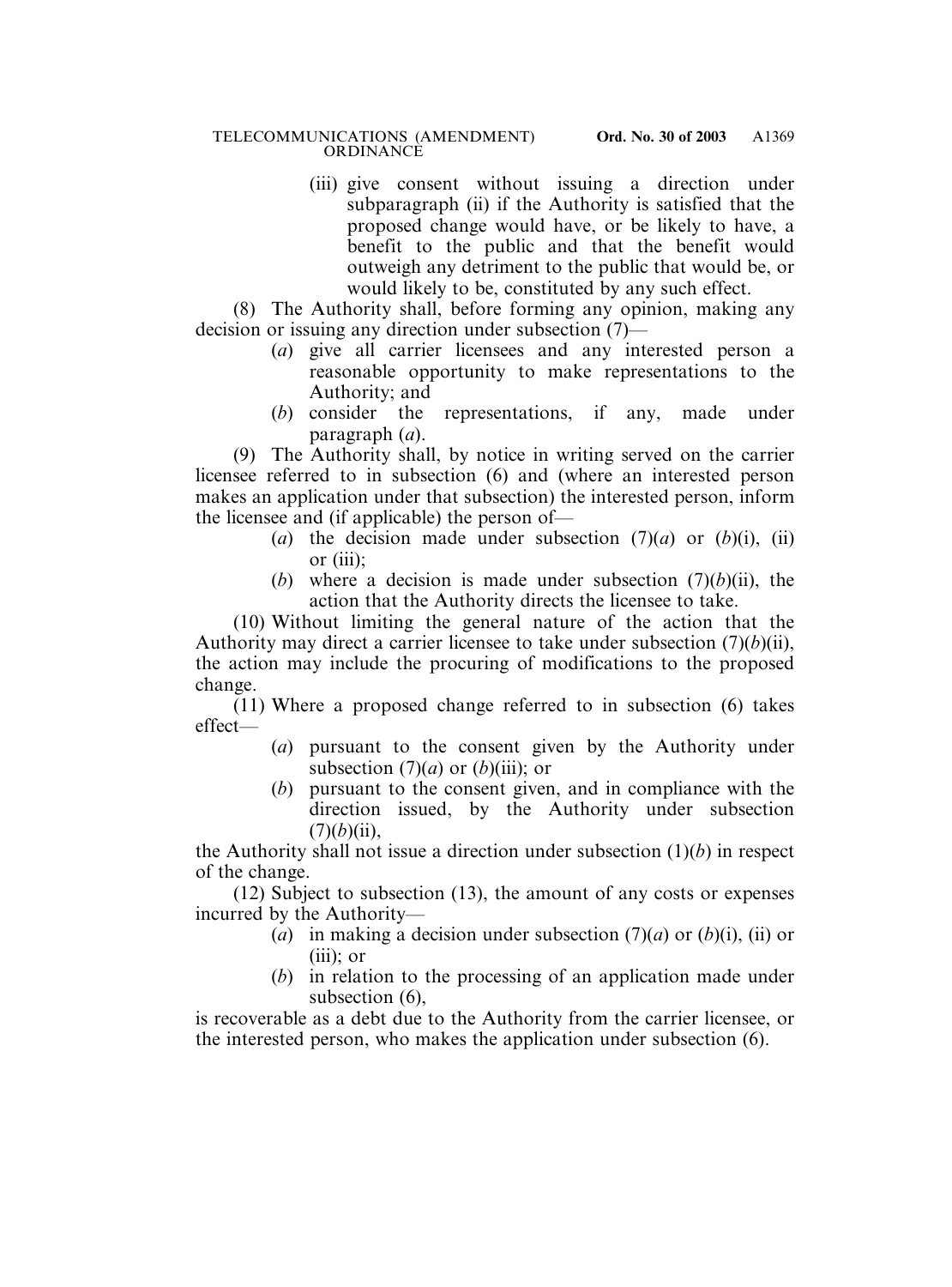(13) The amount recoverable under subsection (12) shall not exceed the amount specified in Schedule 3.

(14) The Authority shall publish—

- (*a*) where he forms any opinion or issues any direction under subsection (1), the opinion or direction; or
- (*b*) where he forms any opinion, makes any decision or issues any direction under subsection (7), the opinion, decision or direction,

in such manner as he considers appropriate.

(15) The Secretary may by order published in the Gazette amend Schedule 3.

(16) For the purposes of subsections (1) and (6), there is a change in relation to a carrier licensee if—

- (*a*) subject to subsection (17), a person, either alone or with any associated person, becomes the beneficial owner or voting controller of more than 15% of the voting shares in the licensee;
- (*b*) a person, either alone or with any associated person, becomes the beneficial owner or voting controller of more than 30% of the voting shares in the licensee; or
- (*c*) a person, either alone or with any associated person—
	- (i) becomes the beneficial owner or voting controller of more than 50% of the voting shares in the licensee; or
	- (ii) acquires the power (including by the acquisition of voting shares), by virtue of any powers conferred by the memorandum or articles of association or other instrument regulating the licensee or any other corporation or otherwise, to ensure that the affairs of the licensee are conducted in accordance with the wishes of that person.

(17) Subsection  $(16)(a)$  does not apply if the person referred to in that subsection, when becoming the beneficial owner or voting controller of more than 15%, but not more than 30%, of the voting shares in the carrier licensee concerned—

- (*a*) either alone or with any associated person, is not, or does not concurrently become, the beneficial owner or voting controller of more than 5% of the voting shares in any other carrier licensee; and
- (*b*) either alone or with any associated person, does not have the power (including by the holding of voting shares), or does not concurrently acquire the power (including by the acquisition of voting shares), by virtue of any powers conferred by the memorandum or articles of association or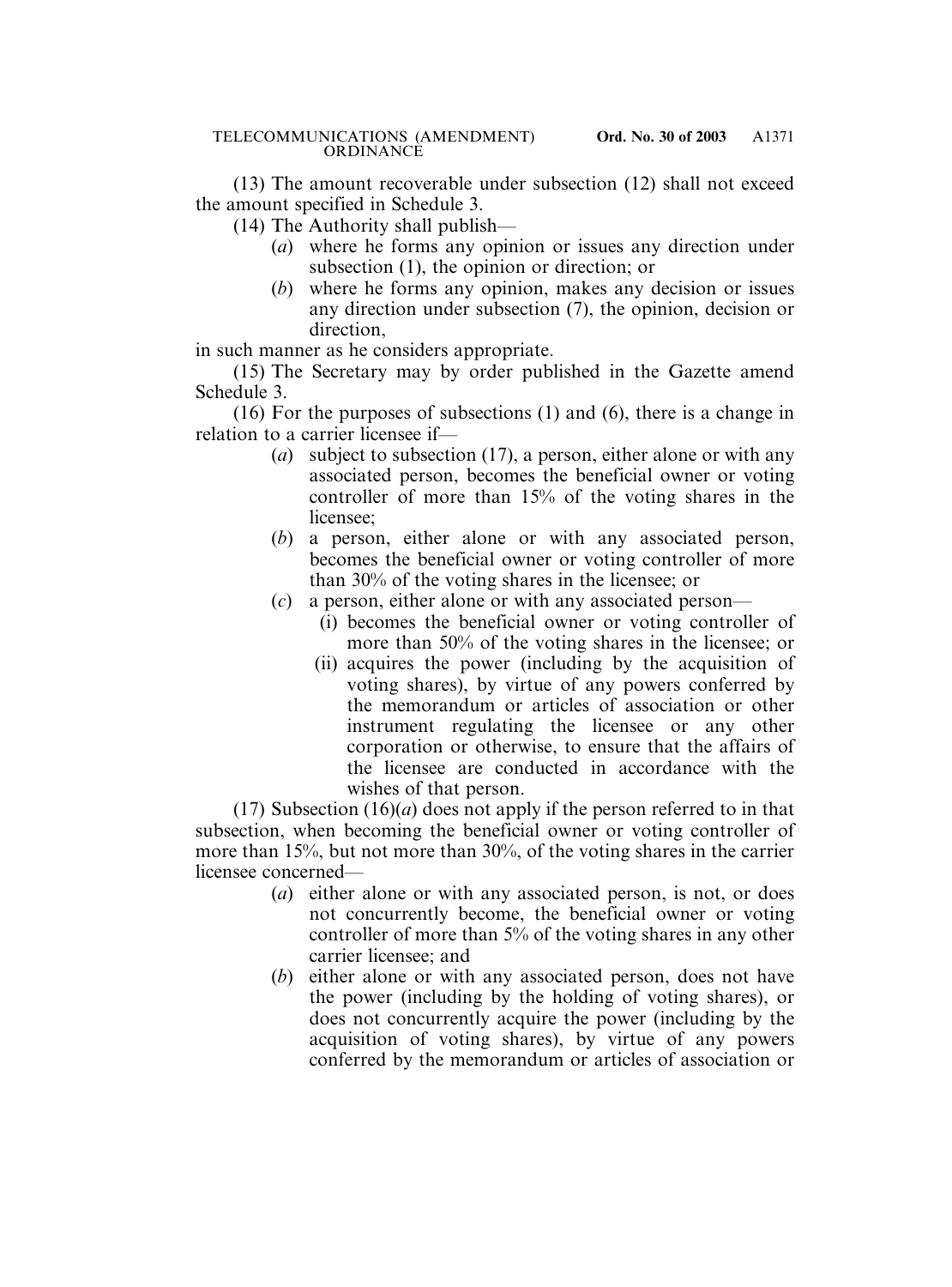other instrument regulating any other carrier licensee or any other corporation or otherwise, to ensure that the affairs of such other carrier licensee are conducted in accordance with the wishes of that person.

(18) In this section—

- "associated person" (相聯人士), in relation to a person, has the meaning assigned in the definition of "associated person" in section 2(1), but—
	- (*a*) the references to "the licensee" in that definition shall be construed as references to the person; and
	- (*b*) where the person is a corporation, the references to "associated corporation" in that definition shall be construed as references to a corporation over which the person has control, a corporation which has control over the person or a corporation which is under the same control as is the person;

"interested person" (有利害關係的人) means—

- (*a*) in relation to a change referred to in subsection (1), a person who does any of the acts referred to in subsection (16)(*a*), (*b*) or (*c*) in relation to the carrier licensee concerned;
- (*b*) in relation to a proposed change referred to in subsection (6), a person who proposes to do any of the acts referred to in subsection (16)(*a*), (*b*) or (*c*) in relation to the carrier licensee concerned;
- "voting control" (表決控制權) means the control of or the ability to control, whether directly or indirectly, the exercise of the right to vote attaching to one or more voting shares in a carrier licensee—
	- (*a*) by the exercise of a right, where such exercise confers the ability to exercise a right to vote or to control the exercise of a right to vote;
	- (*b*) by an entitlement to exercise such a right to vote;
	- (*c*) under a duty or obligation;
	- $(d)$  through a nominee;
	- (*e*) through or by means of a trust, agreement or arrangement, understanding or practice, whether or not the trust, agreement or arrangement, understanding or practice has legal or equitable force or is based on legal or equitable rights; or
	- (*f*) as a chargor of voting shares in a carrier licensee unless the chargee of the voting shares or the nominee of the chargee has given notice in writing to the chargor under the charge of an intention to exercise the right to vote attaching to such voting shares;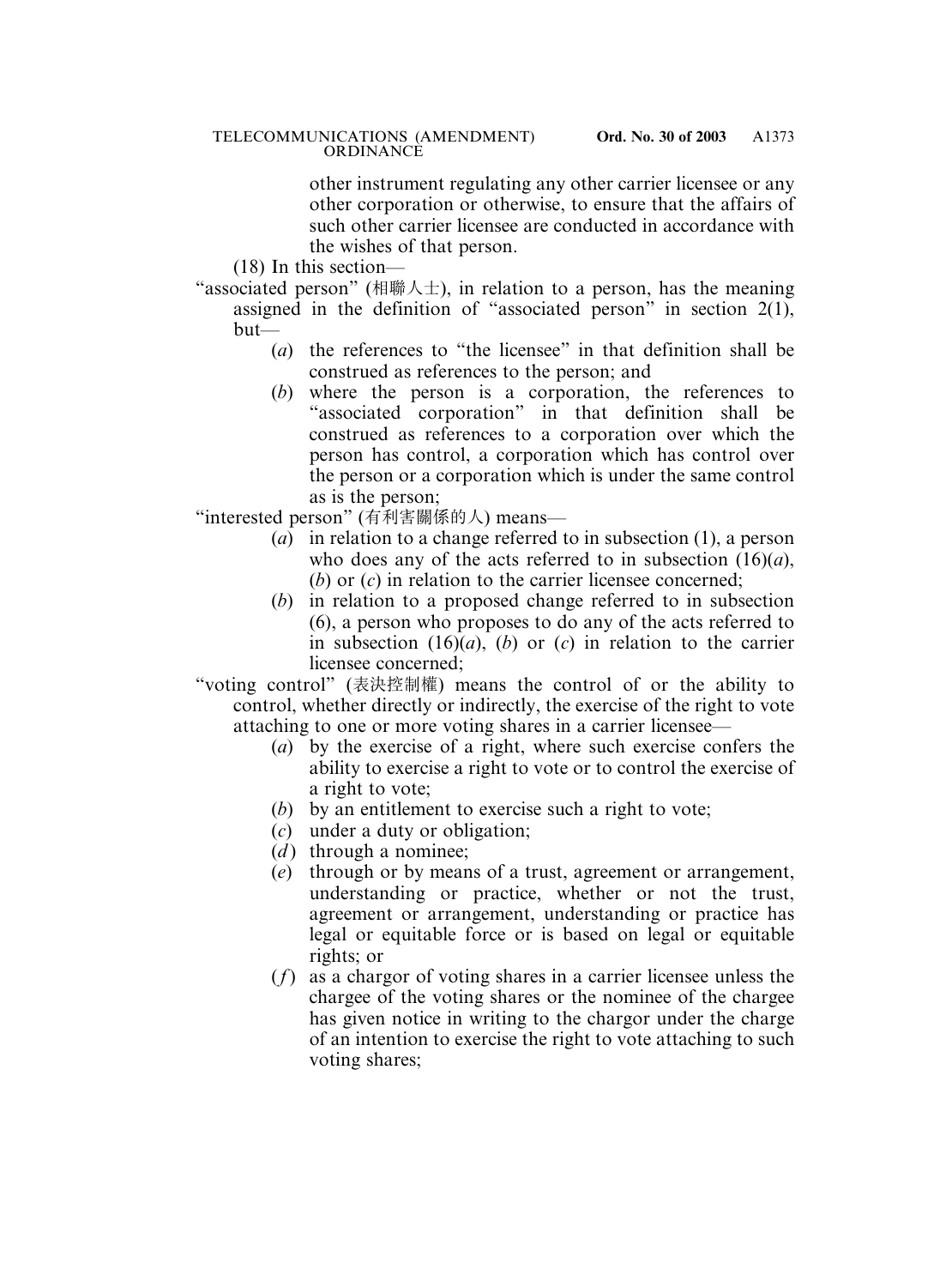#### TELECOMMUNICATIONS (AMENDMENT) **Ord. No. 30 of 2003 ORDINANCE**

"voting controller" (表決控權人) means a person who either alone or with one or more other persons holds voting control;

"voting shares" (有表決權股份) means shares in the carrier licensee which entitle the registered owner of such shares to vote at meetings of shareholders of the licensee.

(19) For the purposes of this section, the fact that the particular voting share or shares in relation to which a person is a voting controller cannot be identified is immaterial.".

### **6. Part heading amended**

The heading to Part VC is amended by repealing "AND 7N" and substituting ", 7N AND 7P".

## **7. Interpretation**

Section 32L is amended—

- (*a*) in the definition of "appeal", by adding ",  $(1A)$ ,  $(1B)$  or  $(1C)$ " after "32N(1)";
- (*b*) by repealing the definition of "appeal subject matter" and substituting—

""appeal subject matter" (標的事項)—

- (*a*) in relation to an appeal under section 32N(1), means the opinion, determination, direction, decision, sanction or remedy referred to in section  $32N(1)$ —
	- (i) to the extent to which it relates to section 7K, 7L, 7M or 7N or any licence condition relating to any such section; and
	- (ii) which is the subject of the appeal;
- (*b*) in relation to an appeal under section  $32N(1A)$ ,  $(1B)$  or  $(1C)$ , means an opinion, direction or decision of the Authority published under section 7P(14);".

## **8. Appeals to Appeal Board**

Section 32N is amended—

(*a*) by adding—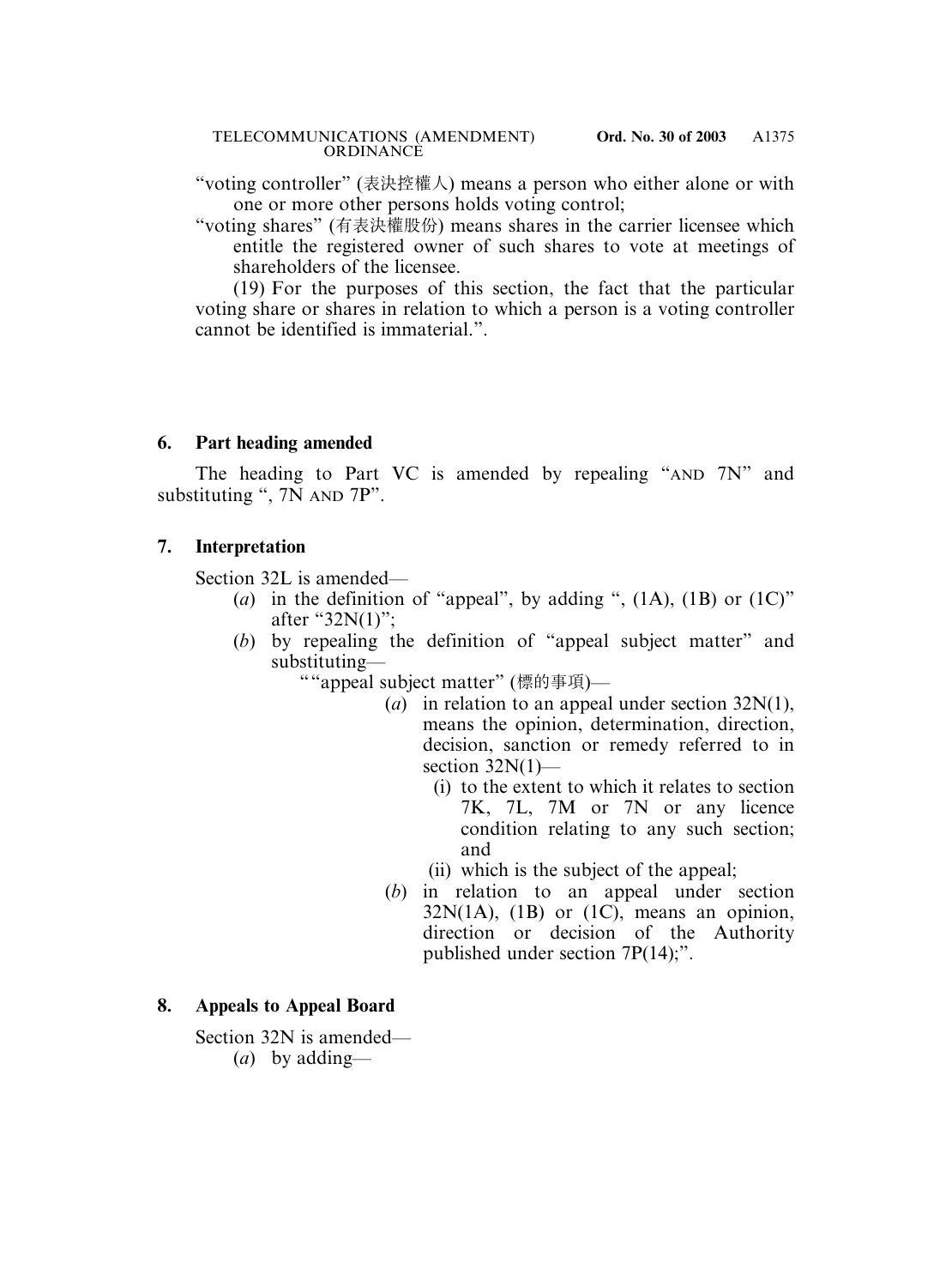"(1A) Any carrier licensee aggrieved by an opinion, direction or decision of the Authority published under section 7P(14) may appeal to the Appeal Board against the opinion, direction or decision (but the licensee may so appeal only if the opinion, direction or decision was formed, issued or made in respect of the licensee).

(1B) Any person who—

- (*a*) is, in relation to a change referred to in section 7P(1), an interested person within the meaning of paragraph (*a*) of the definition of "interested person" in section 7P(18); and
- (*b*) is aggrieved by an opinion or direction of the Authority published under section 7P(14)(*a*) in respect of the change,

may appeal to the Appeal Board against the opinion or direction.

- (1C) Any person who—
	- (*a*) is, in relation to a proposed change referred to in section  $7P(6)$ , an interested person within the meaning of paragraph (*b*) of the definition of "interested person" in section 7P(18); and
	- (*b*) is aggrieved by an opinion, decision or direction of the Authority published under section 7P(14)(*b*) in respect of the proposed change,

may appeal to the Appeal Board against the opinion, decision or direction.";

(*b*) in subsection (3), by adding "subsection (1A), (1B) or (1C) or" before "section 36C".

## **9. Procedure and powers of Appeal Board, etc.**

Section 32O(2) is amended by repealing the full stop and substituting ", or before the opinion, direction or decision referred to in section 32N(1A), (1B) or (1C) was formed, issued or made, as the case may be.".

### **10. Licences which are not carrier licences within the meaning of section 2**

The Schedule is renumbered as Schedule 1.